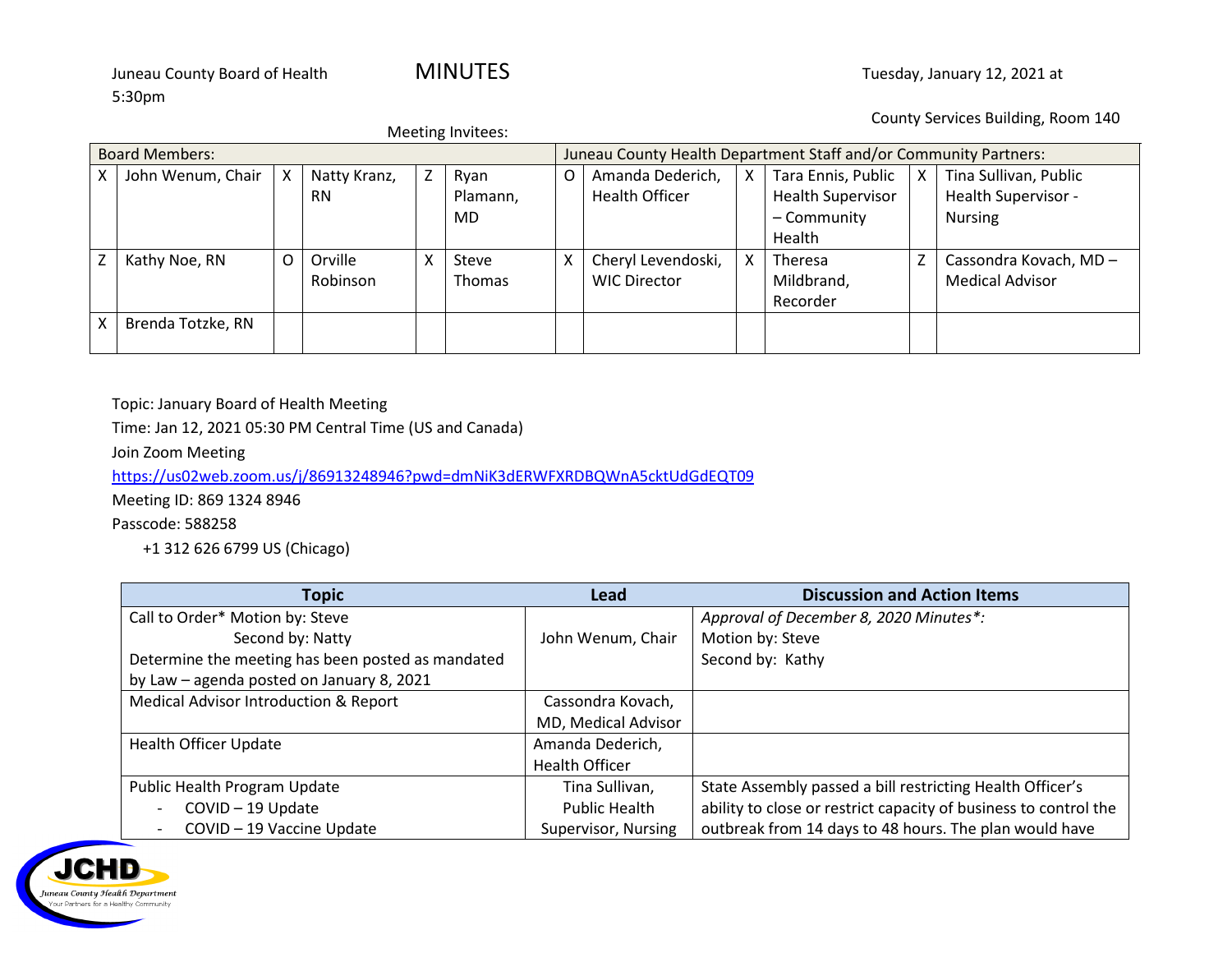|                            |                     | County Services Building, Room 140                                         |
|----------------------------|---------------------|----------------------------------------------------------------------------|
|                            |                     | prohibited employers from requiring employees to get the                   |
|                            |                     | vaccine. Bill did not pass the Senate.                                     |
|                            |                     |                                                                            |
|                            |                     | Mask mandate ended January 19th. No updates and waiting                    |
|                            |                     | for extensions.                                                            |
|                            |                     |                                                                            |
|                            |                     | Funding received for contact tracing totaling just under                   |
|                            |                     |                                                                            |
|                            |                     | \$175,000.                                                                 |
|                            |                     |                                                                            |
|                            |                     | Less testing during holidays. More mass gatherings                         |
|                            |                     | reported during disease investigation. 7 day average is                    |
|                            |                     | about 21 cases. Hospitalizations are going up.                             |
|                            |                     |                                                                            |
|                            |                     | Community testing resumed as of January $7th$ and will                     |
|                            |                     | continue every Thursday through March 4 <sup>th</sup> . New location       |
|                            |                     | at Mauston Public Works Building on North Rd from 10-6.                    |
|                            |                     |                                                                            |
|                            |                     | Currently in Phase 1A of the vaccine distribution. Juneau                  |
|                            |                     | County is not as far in the distribution as what the National              |
|                            |                     | News is reporting and is causing confusion. Juneau County                  |
|                            |                     | received the first 25 doses of the vaccine and they were                   |
|                            |                     | given to EMS personnel. A schedule is being made to                        |
|                            |                     |                                                                            |
|                            |                     | vaccinate frontline police and firefighters on the 18 <sup>th</sup> . Mile |
|                            |                     | Bluff has vaccinated 296 employees. Long Term Care                         |
|                            |                     | facilities are partnering with pharmacies to vaccinate their               |
|                            |                     | facilities. State makes decisions for vaccine distribution and             |
|                            |                     | who can be vaccinated. Expected to receive 55 doses this                   |
|                            |                     | week and next week. Health department employees giving                     |
|                            |                     | vaccines will be getting vaccine. Mauston EMS completed                    |
|                            |                     | application and is waiting for approval to help vaccinate                  |
|                            |                     | community.                                                                 |
| <b>WIC Program Updates</b> | Cheryl Levendoski,  | Charity Mesa started January 11 <sup>th</sup> as the new Public Health     |
|                            | <b>WIC Director</b> | Tech and is doing very well.                                               |